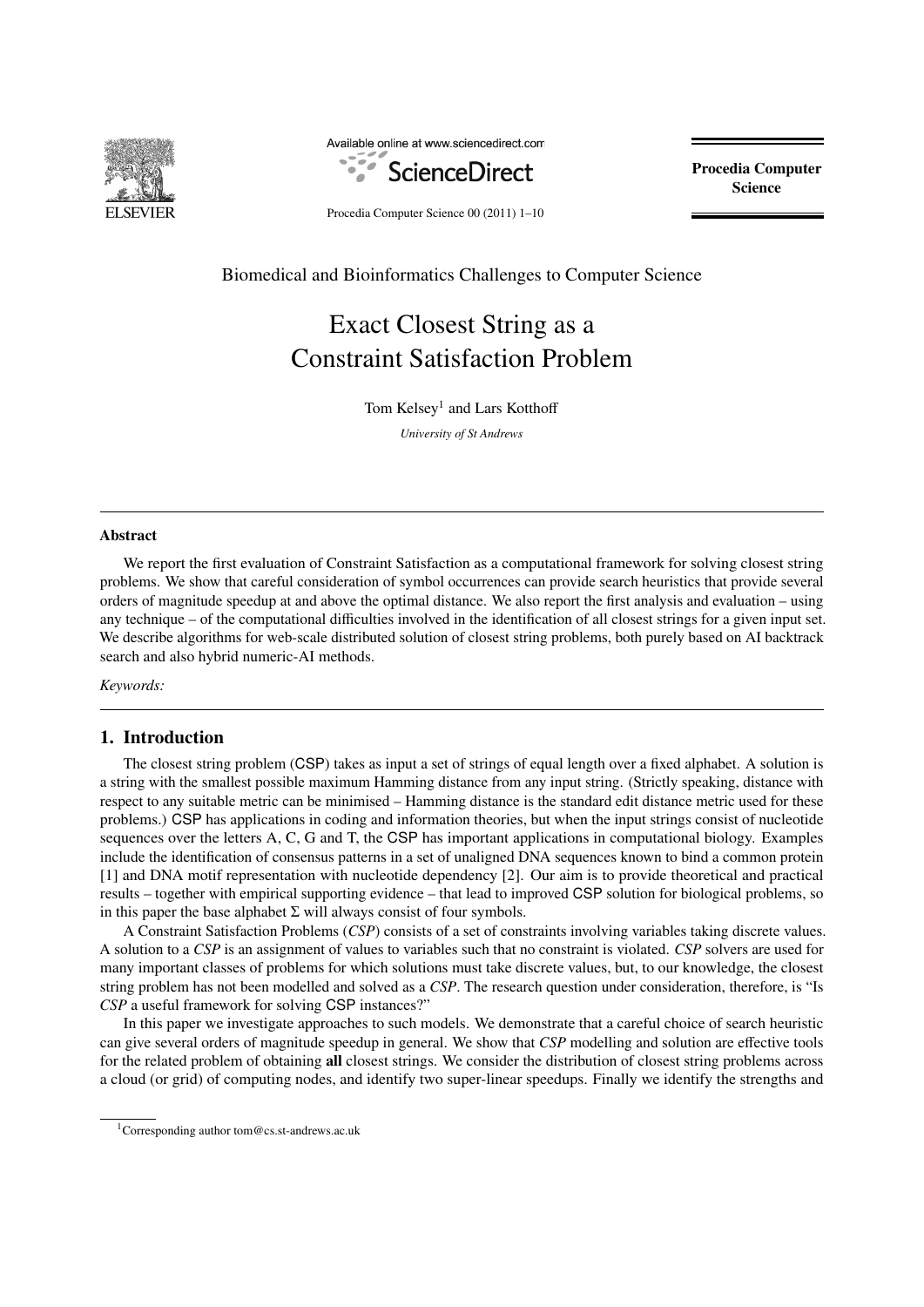weaknesses of existing numeric approaches, and suggest hybrid discrete and numeric methods that combine the best features of *CSP* and numeric search.

In the rest of this introduction we discuss existing methods for the CSP with respect to theoretical complexity results, give brief overviews of Constraint Satisfaction theory and the Minion *CSP* solver, and formally define the theoretical concepts upon which the research is based. In Section 2 we model closest string problems as *CSP*s, compare search heuristics, and provide results for the all closest string problem. We describe distributed algorithms in Section 3, both for pure *CSP* models and heuristics, and for hybrid *CSP*-numeric methods. In Section 4 we discuss the relative strengths and limitations of *CSP* as a framework for closest string identification.

## 1.1. Computational Complexity and Existing Methods

CSP has been shown to be NP-complete for binary strings [3] and for alphabets of arbitrary size [4]. Intuitively there are |Σ| choices for each of the *L* positions in any candidate closest string where Σ is the alphabet, and for any algorithm that fails to check each of this exponential number of cases one could devise a CSP for which the algorithm returns an incorrect result.

Approximate solutions to within  $(4/3 + \epsilon)$  of the minimal *d* can be obtained in polynomial time [4, 5], with several practically useful implementations available, notably those based on genetic algorithms [6]. However, in this paper we are concerned with first finding exact solutions, and then (given that we know the minimal distance *d*) finding all closest strings that are within *d* of *S* . Clearly, an approximate method will not, in general, identify the minimal *d*, and therefore can not be used as a basis for finding all solutions.

Excellent exact results – provided that close bounds have already been identified – have been obtained by modelling and solving the CSP as an Integer Programming Problem [7]. This form of search differs from the backtrack search used by *CSP* solvers by having a much less organised search pattern. This is often advantageous, but can be a hindrance when searching for all solutions: IP branch and bound is optimised for optimisation, as it were, rather than exhaustive search for all candidates for a constant objective function. If the IP formulation suggested in [7] is used, then the feasible region deliberately excludes optimal solutions in order to reduce the numbers of variables, in which case no search for all solutions can be made.

A linear time algorithm exists for solutions to the CSP for fixed distance *d* [8]. The exponential complexity is now in the coefficient, as the method is  $O(NL + Ndd^d)$  where the problem has *N* strings of length *L*.

#### 1.2. Constraint Satisfaction Problems

Definition. *A Constraint Satisfaction Problem* Υ *is a set of constraints* C *acting on a finite set of variables* ∆ :=  ${A_1, A_2, \ldots, A_n}$ *, each of which has a finite domain of possible values*  $D_i := D(A_i) \subseteq \Lambda$ *. A solution to*  $\Upsilon$  *is an instantiation of all of the variables in*  $\Lambda$  *such that no constraint in C is violated instantiation of all of the variables in* ∆ *such that no constraint in* C *is violated.*

The Handbook of Constraint Programming [9] provides full details of *CSP* theory and techniques. A key observation is that different models (i.e. choices of variables, values and constraints) for the same problem (or class of problems) will often give markedly different results when the instances are solved, but, as with numeric Linear, Mixed-Integer and Quadratic Programming, there is no general way to decide in advance which candidate models and heuristics will lead to faster search.

A typical solver operates by building a search tree in which the nodes are assignments of values to variables, and the edges lead to assignment choices for the next variable. If a constraint is violated at any node, then search backtracks. If a leaf is reached, then all constraints are satisfied, and the full set of assignments provides a solution. These search trees are obviously exponential, and in the worst-case scenario every node may have to constructed. However, large-scale pruning of the search tree can occur by judicious use of consistency methods. The idea is to do a small amount of extra work that (hopefully) identifies variable-value assignments that are already logically ruled out by the current choice of assignment, meaning that those branches of the search tree need not be explored. While there are no guarantees that this extra work is anything other than an overhead, in practice enough search is pruned to give efficient solutions for otherwise intractable problems.

Heuristics exist for choices of variable-value pair for the next node, and as before these may have no effect on the number of nodes visited. Again, in general, variable and value orderings designed for specific problem classes can lead to several orders of magnitude reduction in the number of nodes needed to find a solution. Standard choices for variable orderings include random, smallest domain, largest domain, most-constrained, least-constrained, etc. Results will vary with the problem class and model under consideration.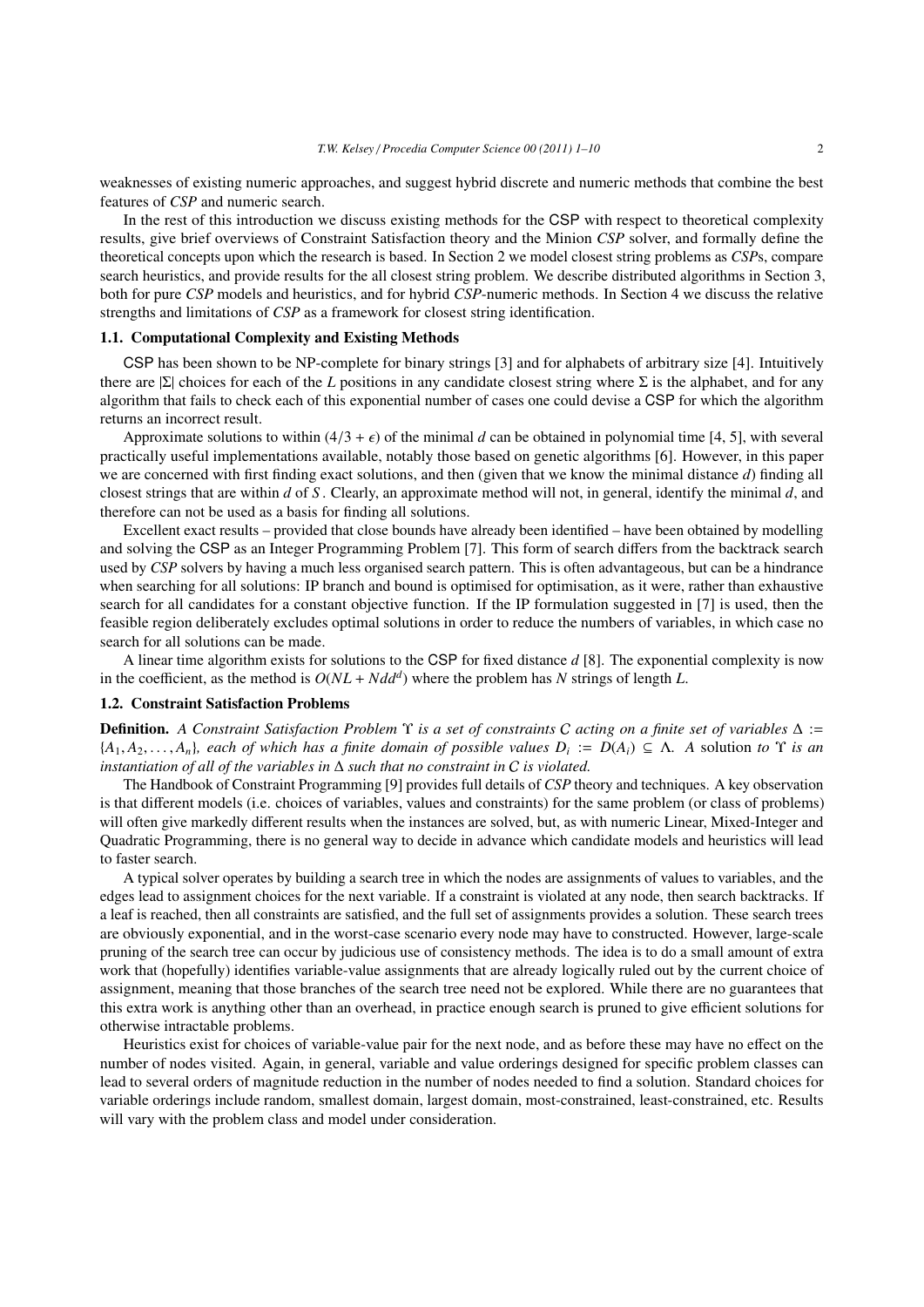#### 1.2.1. The Minion *CSP* solver

The constraint solver Minion [10] uses the memory architecture of modern computers to speed up the backtrack process compared to other solvers. Minion has an extensive set of constraints, together with efficient propagators that enforce consistency levels very rapidly. Minion has been used to solve open problems in combinatoric algebra [11], finding billions of solutions in a search space of size  $10^{100}$  in a matter of hours. Minion is used for this investigation as it offers both fast and scalable constraint solving, which are important factors when solving closest string problems.

#### 1.3. Formal Definitions and Results

Before proceeding to the technical Sections, we first formalise Hamming Distances and Diameters, and closest strings:

Definition. *Let S* <sup>1</sup> *and S* <sup>2</sup> *be strings of length L over an alphabet* Σ*. Let D be the binary string of length L such that*

$$
D(i) = \begin{cases} 1 & S_1(i) \neq S_2(i) \\ 0 & otherwise \end{cases}
$$

*The* Hamming Distance  $hd(S_1, S_2)$  *is defined as the sum from i* = 1 *to L of the D(i)*. **Definition.** *Let S* = {*S*<sub>1</sub>, *S*<sub>2</sub>, . . . , *S*<sub>*N*</sub>} *be a set of strings of length L over an alphabet* Σ*.* A Closest String *to S is defined as any string CS of length L over* Σ *such that*

$$
hd(CS, S_i) \leq d \quad \forall i \in \{1, 2, \dots, N\}
$$

*with d being the minimal such distance for S . The* Hamming diameter *HD of S is defined as*

$$
HD(S) = \max(hd(S_i, S_j)) \quad \forall i, j \in \{1, 2, \dots, N\}.
$$

A solution to a closest string problem involving the strings in *S* is therefore a string *CS* and a minimal distance *d* such that each member of *S* is within *d* of *CS* . The Hamming distance is an edit distance that quantifies the number of substitutions from  $\Sigma$  required to turn one string into another. It is easy to show that Hamming distance is a metric, satisfying the triangle inequality. It is clear that the Hamming Diameter is an upper bound for the distance of a closest string: a candidate closest string at a greater distance can be replaced by any member of *S* , reducing the maximal distance to *HD*(*S* ). We can obtain a lower bound for the distance of a closest string by observing that the distance can not be less than half the Hamming Diameter:

**Lemma 1.** Let  $S = \{S_1, S_2, \ldots, S_N\}$  be a set of strings of length L over an alphabet  $\Sigma$ . A closest string CS to S must *be within*  $\left[\text{HD}(S)/2\right]$  of S.

*Proof.* Let  $S_i$  and  $S_j$  be two strings from *S* for which the Hamming Diameter is achieved, and let  $S_k$  be any other string of length L over  $\Sigma$ . By the triangle inequality  $H(S) = hd(S_i, S_j) \le hd(S_i, S_k) + hd(S_j, S_k)$ . If (without loss of<br>generality)  $hd(S_i, S_i) \le THD(S)/21$  then  $bd(S_i, S_i) \ge THD(S)/21$ . Hence any distance less than  $HHD(S)/21$  can not generality)  $hd(S_i, S_k) < [HD(S)/2]$  then  $hd(S_j, S_k) \geq [HD(S)/2]$ . Hence any distance less than  $[HD(S)/2]$  can not be a maximal distance from S<sub>k</sub>, to any string in S be a maximal distance from  $S_k$  to any string in  $S$ .

Search space reduction can be achieved by noting that any value not appearing in position *j* of any of the strings in *S* need not appear in a closest string solution. It should be noted that this only applies when searching for the first optimal solution. When searching for all solutions, any symbol from Σ can, in principle, appear at any position in *CS* . **Lemma 2.** Let  $S = \{S_1, \ldots, S_N\}$  be defined as in Lemma 1. Let  $\Sigma_j$  for  $j \in 1, 2, \ldots, L$  denote the subset of  $\Sigma$  obtained by selecting every symbol that appears in position i of a closest string *by selecting every symbol that appears in position j of a string in S . Then any symbol in position j of a closest string to S must also be in* Σ*<sup>j</sup> .*

*Proof.* Suppose *s* in  $\Sigma \setminus \Sigma$ *j* appears in position *j* of a solution *CS*. Let  $\overline{CS}$  be the string consisting of *CS* with *s* replaced by a symbol from  $\Sigma_j$  at position *j*. Then  $\overline{CS}$  is strictly closer to those strings in *S* with that symbol at that position, and distance to all other strings is unchanged. Hence if the current *d* is optimal for *CS*, it remains optimal for  $\overline{CS}$ .  $\Box$ 

The final definition needed for this investigation encapsulates frequencies of symbol appearances per string position, and will be used in Section 2.1 to direct backtrack search for closest strings.

**Definition.** *Let S* = {*S*<sub>1</sub>,...,*S*<sub>*N*</sub>} *be a set of strings of length L over an alphabet* Σ*.* A Position Weight Matrix (PWM) *for S is an* <sup>|</sup>Σ| × *L matrix with entries PMS <sup>S</sup>* (*i*, *<sup>j</sup>*) *defined as the frequency of symbol i appearing at position j in S .* An example Position Weight Matrix is given in Figure 1.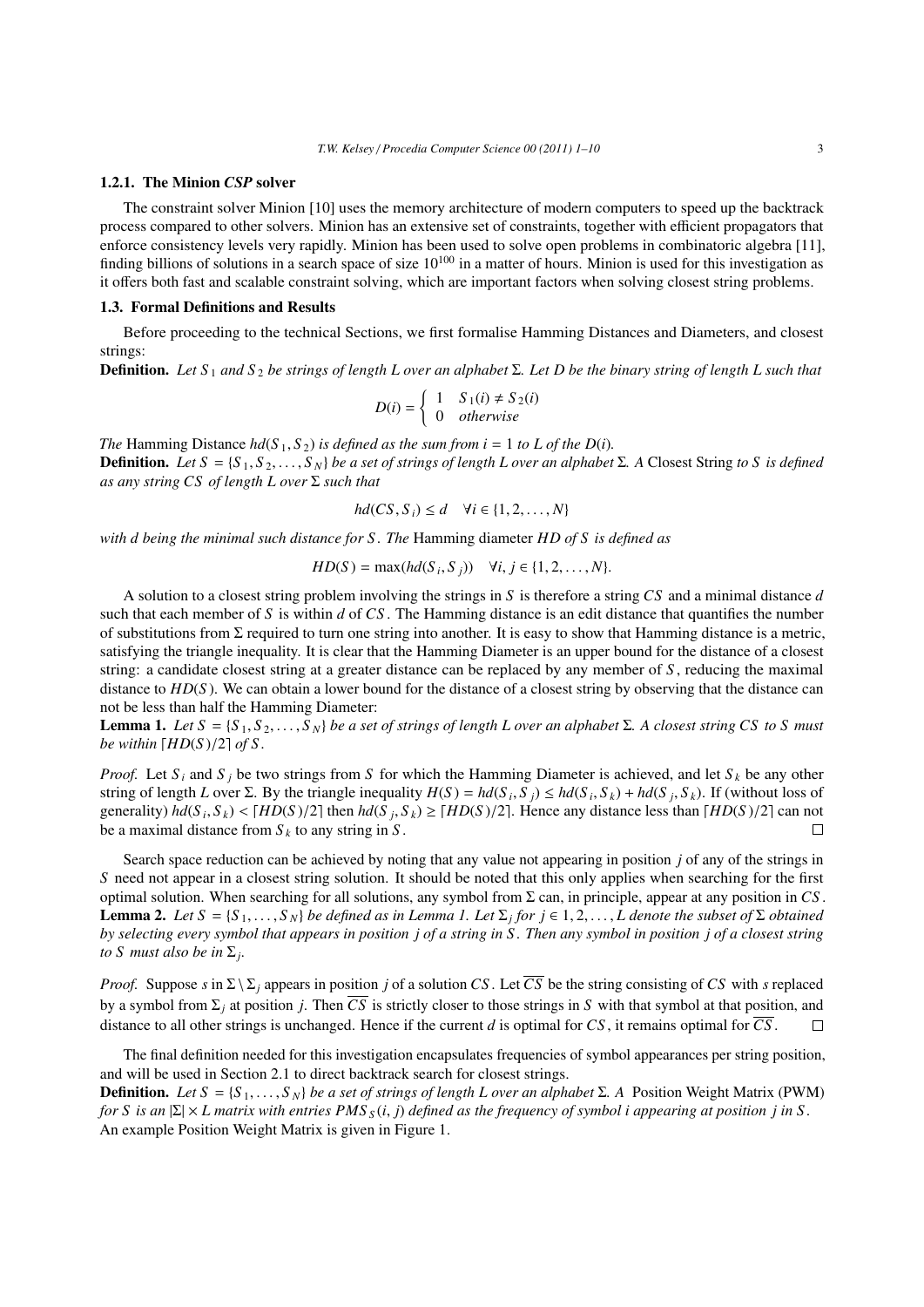|   | a | G              |                |                 | $g$ t a c $T$  |                |              | t        |
|---|---|----------------|----------------|-----------------|----------------|----------------|--------------|----------|
|   | C | $\mathbf{C}$   | A              | t               | a              | $\mathbf{C}$   | g            | t        |
|   | a | $\mathbf c$    | g              | t               | Т              | A              | g            | $-t$     |
|   | a | $\mathbf c$    |                | $g$ t $C$       |                | $\mathbf c$    | A            | t        |
|   | C | $\mathbf c$    | g              | t               | a              | $\mathbf c$    | g            | G        |
| А | 3 | $\overline{0}$ | $1^{-}$        | $\overline{0}$  | 3 <sup>7</sup> | -1             | $\mathbf{1}$ | $\theta$ |
| C | 2 | $\overline{4}$ | $\theta$       | 0               | 1              | 4              | 0            | $\theta$ |
| G | 0 | 1              | 4              | 0               | 0              | 0              | 3            | 1        |
| т | 0 | $\theta$       | $\overline{0}$ | $5\overline{)}$ | $\mathbf{1}$   | $\overline{0}$ | 1            |          |

Table 1: Five strings of length 8 are shown above, with their PWM shown below.

# 2. Closest String as a Constraint Satisfaction Problem

Using the terminology from Sections 1.2 and 1.3, we now construct a *CSP* instance from a given closest string problem. For the purposes of this paper, the alphabet Σ consists of the numbers 1, 2, 3 and 4, representing A, C, G and T respectively. Clearly this artificial restriction can easily be relaxed in order to model arbitrary alphabets.

Given *S* , a set of *N* strings of length *L* over alphabet Σ, we first compute the Hamming Diameter *HD*(*S* ) and use this to provide a lower bound, *<sup>d</sup>min*, for the optimal distance *<sup>d</sup>*, as shown in Lemma 1. <sup>Υ</sup>(*S*, *<sup>d</sup>min*, *HD*(*<sup>S</sup>* )) denotes the *CSP* instance in which the set of variables is  $\Delta := \Delta_1 \cup \Delta_2 \cup \Delta_3 \cup \Delta_4$ , where

- 1.  $\Delta_1$  is the array  $[CS_1, CS_2, \ldots, CS_L]$  of variables representing the closest string, each such variable having domain 1 through 4
- 2. ∆<sup>2</sup> is an *N* × *L* array of binary variables used to calculate Hamming Distances from ∆<sup>1</sup> to the input strings *S*
- 3.  $\Delta_3$  is the array  $[D_1, D_2, \ldots, D_N]$  of variables representing the distance of each string in *S* to the current *CS* candidate, each such variable having domain *dmin* through *HD*(*S* )
- 4. ∆<sup>4</sup> is the single distance variable *d* with domain *dmin* through *HD*(*S* ).

The constraints are:

- 1.  $\Delta_2(i, j) = 0$  iff *S<sub>i</sub>*(*j*) =  $\Delta_1(j)$
- 2.  $\Delta_3(k)$  is the sum of row *k* of  $\Delta_2$
- 3.  $\Delta_4$  is the maximum value appearing in  $\Delta_3$
- 4. ∆<sub>4</sub> is minimised: if a solution is found with  $\Delta_4 = d$ , search for another solution with  $\Delta_4 = d 1$  (unless  $d = d_{min}$ ).

 $\Delta_1$  are the search variables: nodes of the search tree consist of values assigned to these variables.  $\Delta_4$  is the objective function (or cost function). A returned solution is  $\Delta_1 \cup \Delta_4$ , a closest string together with the optimal distance. Solving  $\Upsilon(S, d_{min}, HD(S))$  is guaranteed to return a solution, although it is not impossible that all  $4^L$  nodes are visited for every current minimal *d*. Restricting the domains of  $\Delta_3$  will save computational effort when a solution is found with  $d = d_{min}$ and will have no effect otherwise. Restricting the domains of the  $\Delta_1$  variables in line with lemma 2 also reduces the search space, although the restrictions can not apply when searching for all solutions.

To find all closest strings  $\Upsilon(S, d_{min}, HD(S))$  is solved to obtain *CS* and  $d_{opt}$ . By restricting the domains of  $\Delta_3$  to  $d_{min}$  through  $d_{opt}$  and removing the optimisation constraint we obtain a new *CSP*  $\Upsilon^*(S, d_{min}, d)$  which can be solved for all solutions. The search undertaken to find the first solution *CS* need not be repeated; const all solutions. The search undertaken to find the first solution *CS* need not be repeated: constraints can be added that rule out those parts of the search tree already processed. This will however add an exponential number of constraints to the problem. It should also be noted that *CS* and *d* need not be obtained using the Constraint Satisfaction approach: any method that returns an optimal solution can be used to create an all closest strings *CSP*.

### 2.1. Position Weight Matrix Variable and Value Ordering

We now use results from computational biology to devise a bespoke variable and value ordering schema for <sup>Υ</sup>(*S*, *<sup>d</sup>min*). By precalculating a Position Weight Matrix for *<sup>S</sup>* as defined in Section 1.3 we can order the search variables by maximum frequency. For each variable, we order the values assigned during search by decreasing relative frequency. Tie breaks are either random or by least index. By Lemma 2, when seeking a single solution it is safe to exclude values that don't appear at a given position from their respective variable domains before search. The idea behind this heuristic is that search starts close to (in the sense of maximum likelihood) an optimal solution. Only if no such solution is found does search progress to less likely (but not impossible) parts of the search tree .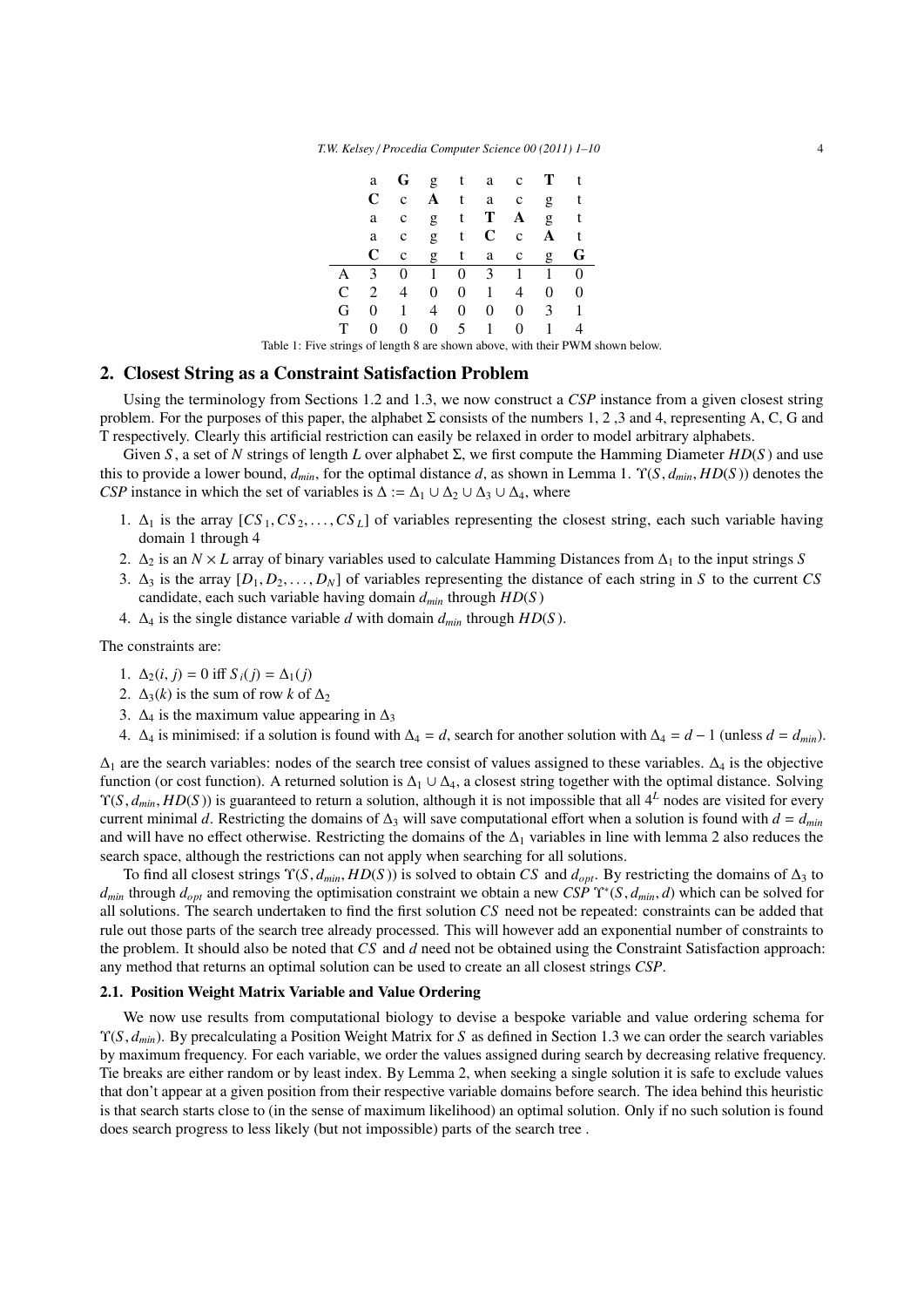

Figure 1: Empirical data from 200 instances of 3, 4, 5 and 6 strings of lengths 10, 15, 20, 25 and 30. For each combination of parameters, 10 random instances were generated with results summarised in the boxes which show median values (thick line), 25th–75th percentiles (boxed) and 0th–100th percentiles (dashed lines). In the left panel we compare the exact optimal solution times. In the right panel we show the times taken to obtain an optimal result, omitting the time needed to certificate that result. In both figures the y axis shows the speedup of Position Weight Matrix over Smallest Domain First ordering on a logarithmic scale, and the times given below the string lengths are the median CPU time taken over all strings of that length. The experiments were conducted on a dual quad-core 2.66 GHz Intel X-5430 processor with 16 GB of RAM.

#### 2.2. Comparison of Search Heuristics

In this Section we test the hypothesis that PMS-based search heuristics reduce the search needed for solutions to <sup>Υ</sup>(*S*, *<sup>d</sup>min*) *CSP* instances when compared to a standard heuristic. Figure 1 illustrates the results from 200 closest string problems. Each problem was run first with smallest domain variable ordering and ascending value ordering (Minion defaults), and then with PWM-based variable and value ordering as described in Section 2.1.

For exact solutions – upper panel of Figure 1 – we observe an improvement of PWM over SDF in almost all cases. The speedup is as high as several orders of magnitude in some cases. The difference is statistically significant at the 0.001 level. These results are as expected: the PWM reflects the maximum likelihood of a closest string, so a search that respects these likelihoods will nearly always be highly efficient, but will visit very many non-essential nodes on the few occasions that the maximum likelihood does not lead to a closest string. A key observation is that the magnitude of speedup increases with increasing string length, which is highly encouraging since the complexity of closest sting is exponential in string length.

If we consider only the search effort needed to find an optimal solution (not taking into account the work needed to provide a certificate of optimality by ruling out closer strings at lower distance) then the speedup of PWM over smallest domain is at the level of orders of magnitude in the general case – Figure 1, lower panel. This indicates that heuristics are less important when searching exhaustively at a lower than optimal distance: most of the practical complexity of closest string search is associated with providing certificates of optimality, rather than identifying close strings which turn out to be optimal.

Figure 2 shows that we achieve a good approximation very quickly, in line with existing results that guarantee approximation to four thirds of optimality in polynomial time [4, 5]. This motivates the hybrid symbolic-numeric methods detailed in Section 3.4: practitioners can use *CSP* to obtain good bounds quickly, then use either numeric methods or AI search methods – or indeed both using a distributed architecture – to explore the remaining search space for an exact solution plus certificate of optimality.

Taken together the results indicate that:

- 1. *CSP* search with PWM variable-value ordering will (in general) efficiently find candidate solutions to closest string problems with decreasing maximum distance *d*
- 2. *CSP* search with a standard search ordering can be used to exhaustively rule out the distance below the optimal *d*
- 3. our empirical evidence is in line with previously reported results: an approximate solution to closest string can be computed in polynomial time, but computation of the necessary certificates of optimality remains intractable in the general case
- 4. sequential, single-processor *CSP* search for problems having more strings of greater length (and possibly a larger alphabet) will become intractable due to the inherent NP-completeness of closest string.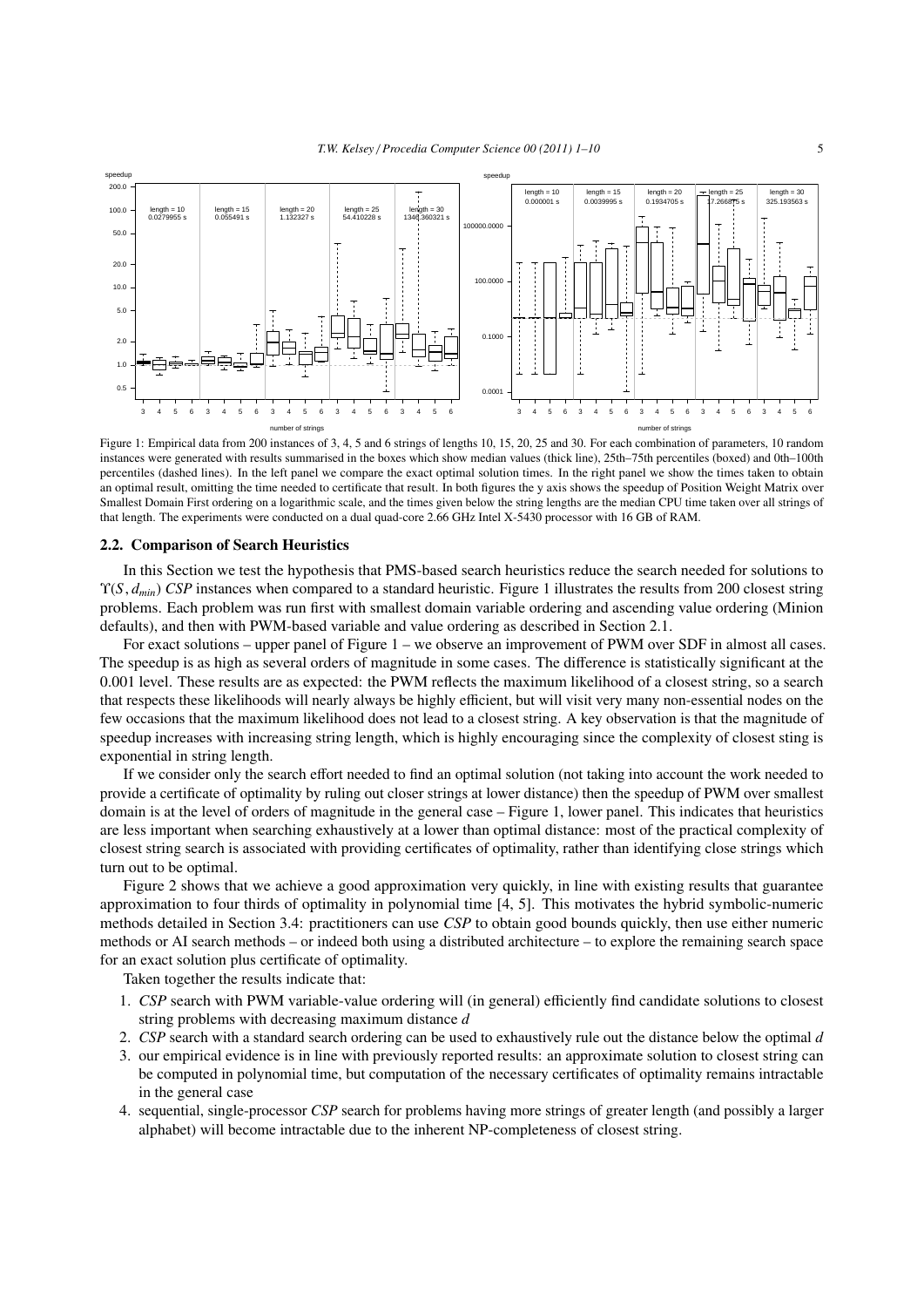

Figure 2: Convergence towards optimal Hamming distance. The upper line is the maximum relative distance, the lower line the minimum and the middle line the mean of the 200 experiments performed. The y axis denotes multiples of the optimal distance, the x axis denotes CPU time for the PWM heuristic on a logarithmic scale. The experiments were conducted on a dual quad-core 2.66 GHz Intel X-5430 processor with 8 GB of RAM.

| ID                              | <b>Search</b> | optimal  | <b>PWM Restricted Domains</b> |                       |              | <b>Unrestricted Domains</b> |                              |                |
|---------------------------------|---------------|----------|-------------------------------|-----------------------|--------------|-----------------------------|------------------------------|----------------|
|                                 |               | distance |                               | Solutions CPU seconds | <b>Nodes</b> |                             | <b>Solutions CPU seconds</b> | <b>Nodes</b>   |
| <b>SDF</b><br>E02<br><b>PWM</b> | 13            | 206      | 397                           | 95,728,551            | 206          | 11,014                      | 2,977,952,054                |                |
|                                 |               | 206      | 259                           | 79,605,146            | 206          | 12,938                      | 3,840,568,600                |                |
| E04                             | <b>SDF</b>    | 13       | 10,126                        | 298                   | 7,544,318    | 11,025                      | 16,901                       | 4,692,280,693  |
|                                 | <b>PWM</b>    |          | 10,126                        | 240                   | 6,637,501    | 11,025                      | 15,226                       | 4,112,428,302  |
| <b>SDF</b><br>E07<br><b>PWM</b> |               | 12       | 4.404                         | 54                    | 12,908,812   | 4.818                       | 6,161                        | 1,443,887,962  |
|                                 |               |          | 4.404                         | 37                    | 9,701,378    | 4.814                       | 5.005                        | 1,237,605,802  |
| E14                             | <b>SDF</b>    | 13       | 62,833                        | 155                   | 48,666,288   | 78,698                      | 10,238                       | 3,646,312,512  |
|                                 | <b>PWM</b>    |          | 62,833                        | 126                   | 36,868,400   | 78,698                      | 9,117                        | 2,739,528,559  |
| E15                             | <b>SDF</b>    | 14       | 18,706                        | 1,934                 | 520,336,798  | 19,388                      | 56,767                       | 14,835,210,125 |
|                                 | <b>PWM</b>    |          | 18,706                        | 1,817                 | 474,335,581  | 19,388                      | 52,616                       | 13,893,247,916 |
| E21                             | <b>SDF</b>    | 13       | 131,501                       | 261                   | 66,372,957   | 160,121                     | 15,130                       | 4,474,505,712  |
|                                 | <b>PWM</b>    |          | 131,501                       | 199                   | 54,102,156   | 160,121                     | 11,892                       | 3,360,696,077  |

Figure 3: Empirical data from 6 instances of 5 randomly generated strings of length 25. SDF and PWM indicate smallest domain and position weight heuristics respectively. All timings were calculated using a dual quad-core 2.66 GHz Intel X-5430 processor with 16 GB of RAM.

#### 2.3. All Closest Strings

To our knowledge, no study has investigated the problem of finding all closest strings for a given set *S* . We investigate the effect that modelling has on the set of all solutions. In our *CSP* model described in Section 2 we reduce the search space for a first solution by forbidding any variable to take a value that is not present at that position in one of the input strings. The questions are:

- 1. Are many otherwise closest strings ruled out by these restrictions?
- 2. How much extra computational effort is required to identify each and every closest string?

In Figure 3 we show the results of sample calculations for six instances of 5 randomly generated strings of length 25. We see that in all cases (columns headed PWM Restricted Domains) it is relatively easy using Minion to identify all closest strings if we restrict search to those alphabet symbols that have non-zero values in the position weight matrix for the instance. We also find that search using PMW ordering heuristics performs marginally better than straightforward smallest domain heuristics.

When the variable-value assignments that have been ruled out because the value does not appear at the variable's position in any element of *S* are added back to the domains of the search variables, we can perform full search for all closest strings (Figure 3, columns headed by Unrestricted Domains). The percentage of new closest strings found ranges from 0% to 22%, but increase in search is typically two orders of magnitude. It should be noted that:

- 1. Minion is searching far fewer than the  $4^{25}$  possible search nodes for each instance, the majority being pruned by efficient propagation of the logical consequences of the variable-value assignments implicit at each node, and
- 2. Minion is searching 250,000 300,000 nodes per second in addition to the work involved in identifying search sub-trees that need not be explored.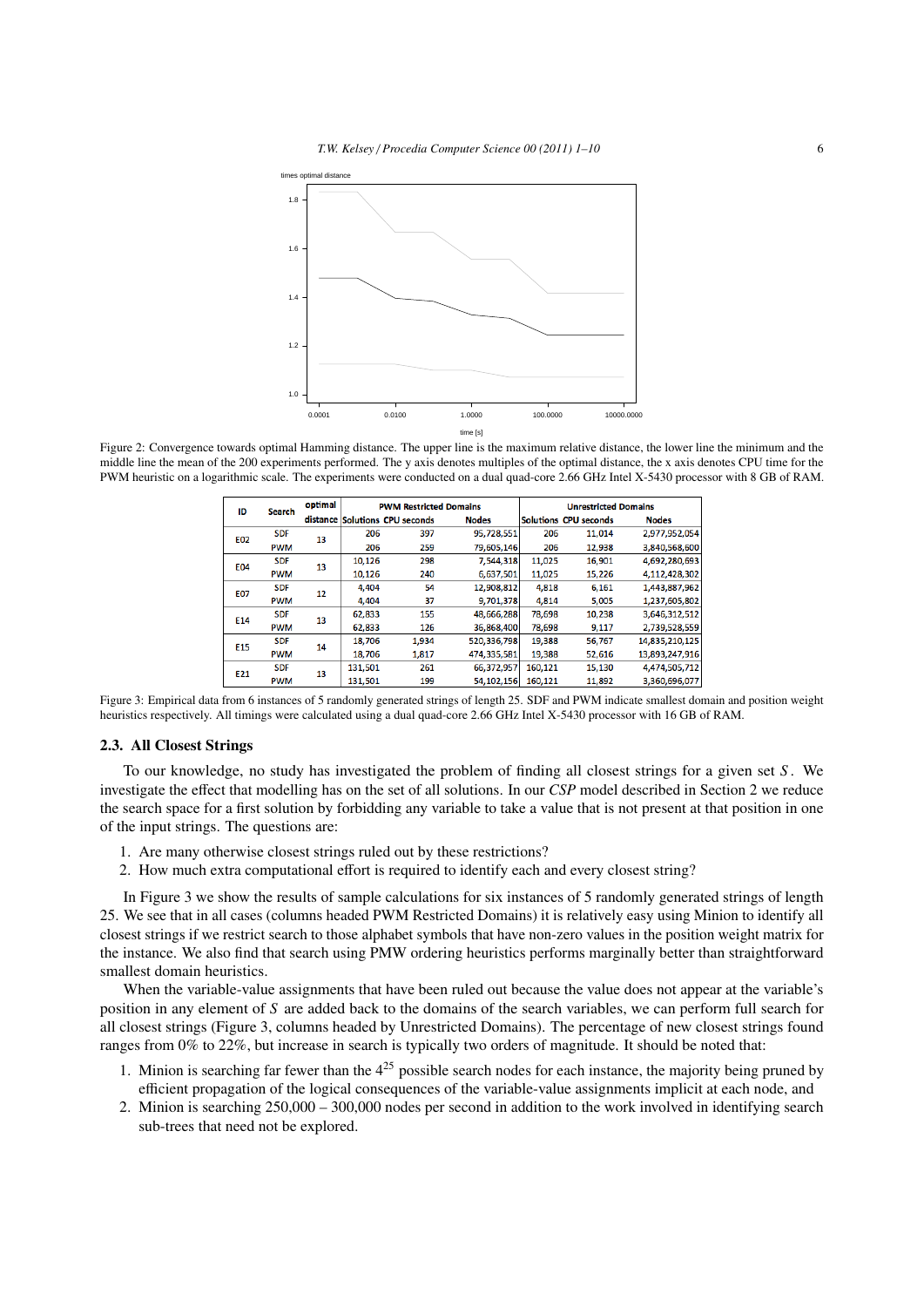# 3. Distributed and Hybrid Computing Strategies

Input :A *CSP* Υ, a cutoff period *Tmax* and a branching factor *K* Output:Either the first solution, or a guarantee that there are no solutions

```
while not Solved?(Υ) do
     Send Υ to a node
     Run solver with input \Upsilon for 0 \le t \le T_{max}if Solved?(Υ) then
    Return solution
     else
          \Upsilon \leftarrow \Upsilon with new constraints ruling out search already performed
          Split \Upsilon into K subproblems \Upsilon_1, \Upsilon_2, \ldots, \Upsilon_Kdo in parallel
               for 1 \leq k \leq K do
                     Solve(\Upsilon_k, T_{max}, K)end
          end
     end
end
```


#### 3.1. Distributed *CSP*

Given the inherently exponential increase in search effort involved in providing a certificate for an optimal closest string distance by ruling out any closest strings with with lower distance, the exact solution of large-scale problems is not expected to be tractable using purely sequential search. In this Section we describe algorithms that distribute search across multiple compute nodes. These algorithms will solve closest string problems either on a cluster (a local group of homogeneous nodes), a grid (a more loosely coupled, heterogeneous and geographically dispersed set of nodes), or a cloud (a set of an unknown number of nodes in unknown locations, each having unknown architecture and resource). Generally speaking, a cluster is more controllable but smaller than a cloud, with a grid being either the best or worst of both worlds, depending on one's point of view. For our purposes we do not require any communication across nodes, and can therefore treat the three distributed paradigms as a single approach. The only disadvantage to using a cloud is that empirical evaluation hindered since the times reported in virtual machines are not reliable. This is because clocks of virtual machines can be slowed down or sped up by the VM management software. We therefore prototype our computational methodology on a cluster, and, when satisfied that it is efficient, deploy using a cloud to take advantage of the very large number of nodes available.

Algorithm 1 gives the basic structure of our distributed search. The predicate *S*olved? returns true whenever the input *CSP* finds the first solution or finishes searching the entire tree without finding a solution. It returns false if either the computation has timed out, or the node has stopped work for some reason. If all solutions to the *CSP* are required, then we modify Algorithm 1 so that all solutions found so far are returned whenever the *S*olved? predicate fails.

#### 3.1.1. Distributed *CSP*s Using Minion

In common with Integer Programming problems, *CSP*s distribute naturally across multiple compute nodes [12]. Significant research has been invested in the distribution of *CSP*s across multiple computers [13, 14, 15]. In particular the area of balancing the load among the nodes is an area of active research [16].

We choose a technique that does not impose any constraints on the problem to be solved and is targeted towards very large problems. Our algorithm closely follows Algorithm 1 – we run Minion with a time out and when this time out is reached, we split the remaining search space into two parts. The subproblems are inserted into a FIFO queue and processed by the computational nodes, splitting them again if necessary.

One of the drawbacks of our approach is that it does not parallelise small problems well. For *n* compute nodes, we only achieve full capacity utilisation after  $\log_2 n$  splits, i.e. after timeout  $\times \log_2 n$  seconds. We do not consider this to be a limiting factor however because the split timeout can be adapted dynamically to at first quickly split the problem and when full utilisation has been achieved increase it. For the large problems we have focused on when implementing this technique, requiring days or even years of CPU time, this is not a limiting factor.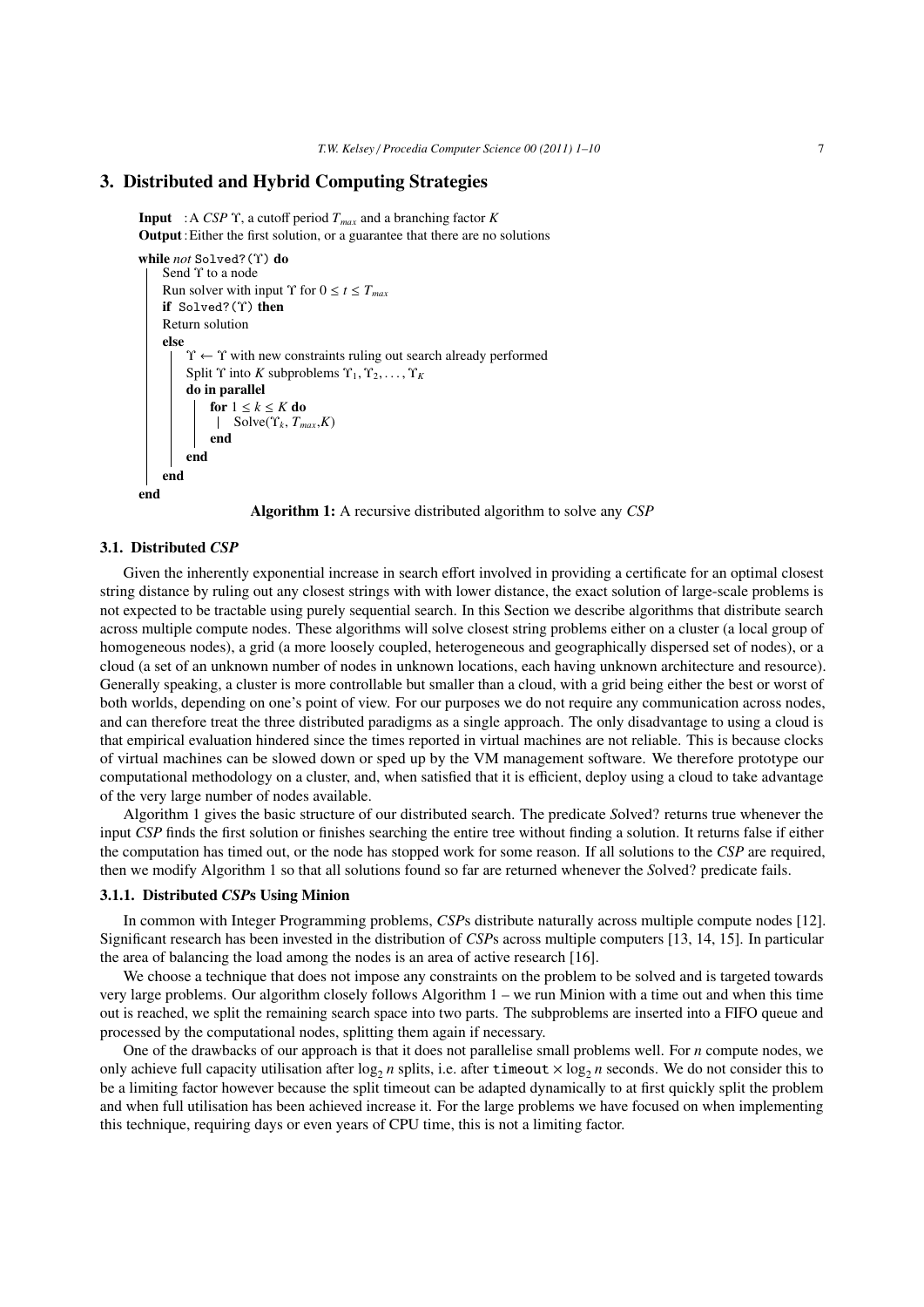The main advantage of our way of distributing problems is that we explicitly keep the split subproblems in files. This means that at any point we can stop, suspend, resume, move or cancel the computation and lose a maximum of timeout  $\times n$  seconds of work, much less in practice. Apart from contributing to the robustness of the overall system, we can also easily move subproblems that cannot be solved using the available computational resources, for example because of memory limitations, to nodes with a higher specification that are not always available to us.

In the absence of global symmetry breaking constraints that can affect different parts of the search tree, it is easy to subdivide a typical *CSP* into several non-overlapping sub-problems. Although there is an inherent latency in sending problem instances to, and receiving solutions from, either a grid or a cloud, for large enough problems a speedup linear in the number of compute nodes is achieved. Preliminary results using a computational grid indicate that a super-linear speedup can be achieved using Minion, whenever a root node consistency check reduces the search tree. There is no guarantee of this, however, since root consistency checks are heuristics that will at times provide no benefit for the extra work involved.

Cloud computing is becoming an important computational paradigm, and the Minion developers have produced robust, fault-tolerant, methods for distributing Minion instances across different underlying architectures, including clouds. By leveraging existing technologies, in particular the Condor distributed computing framework [17], we can distribute problems across hundreds of CPUs and combine cluster, grid and cloud architectures for web-scale computing. This enables us to tackle problems which have previously been thought to be unsolvable because of the amount of computation required to find a solution.

# 3.2. Distributed Closest String

```
Input : \Upsilon(S, d_{min}, HD(S)), T_{max} and KOutput:A closest string to S with its maximum Hamming distance to S
for 0 \le t \le T_{max} do
     RunY(S, d_{min}, HD(S)) in Minion
     if Solved?(\Upsilon(S, d_{min}, HD(S))) then
          Return CS and d, and halt all computation
          else d_{high} ← the best d found so far
          \Upsilon(S, d_{min}, HD(S)) \leftarrow \Upsilon(S, d_{min}, d_{high}) plus constraints ruling out search already performed
     end
end
do in parallel
     for d_{min} \leq d_{low} < d_{high} do
           DistSolve(\Upsilon^*(S, d_{min}, d_{low}), T_{max}, K)<br>if Solved2(\Upsilon^*(S, d_{mid}, d_{mid})) then
           if Solved?(\Upsilon^*(S, d_{min}, d_{low})) then<br>| Return CS and d = d_{low} and he
                Return CS and d = d_{low}, and halt all computation
                else Update all (sub-)instances with new lower bound d_{low} + 1end
     end
     for 2 \leq k \leq K + 1 do
          DistSolve(\Upsilon_k(S, d_{min}, d_{low}), T_{max}, K)if Solved?(\Upsilon_k(S, d_{min}, d_{high})) with d<sub>new</sub> < d_{high} then
                if d_{new} = d_{high} - 1 then Return CS and d = d_{new}, and halt all computation
                else Update all (sub-)instances with upper bound d_{high} = d_{new}end
     end
end
if not Solved?( \Upsilon_k(S, d_{min}, d_{high}) \forall k) \wedge not Solved?(any fixed d<sub>low</sub> instance) then
 Return current dhigh as d, and the string found that achieved distance dhigh as CS
end
```
Algorithm 2: Solve the CSP <sup>Υ</sup>(*S*, *<sup>d</sup>min*, *HD*(*<sup>S</sup>* )) by distributing search for high and low distances

Algorithm 2 describes our approach to the distributed solution of closest string problems formalised as Constraint Satisfaction problems. We first run Minion on the original problem with the PWM ordering heuristic as a single process. Our empirical evaluation in Section 2.2 indicates that nearly always this process will highly efficiently lower the upper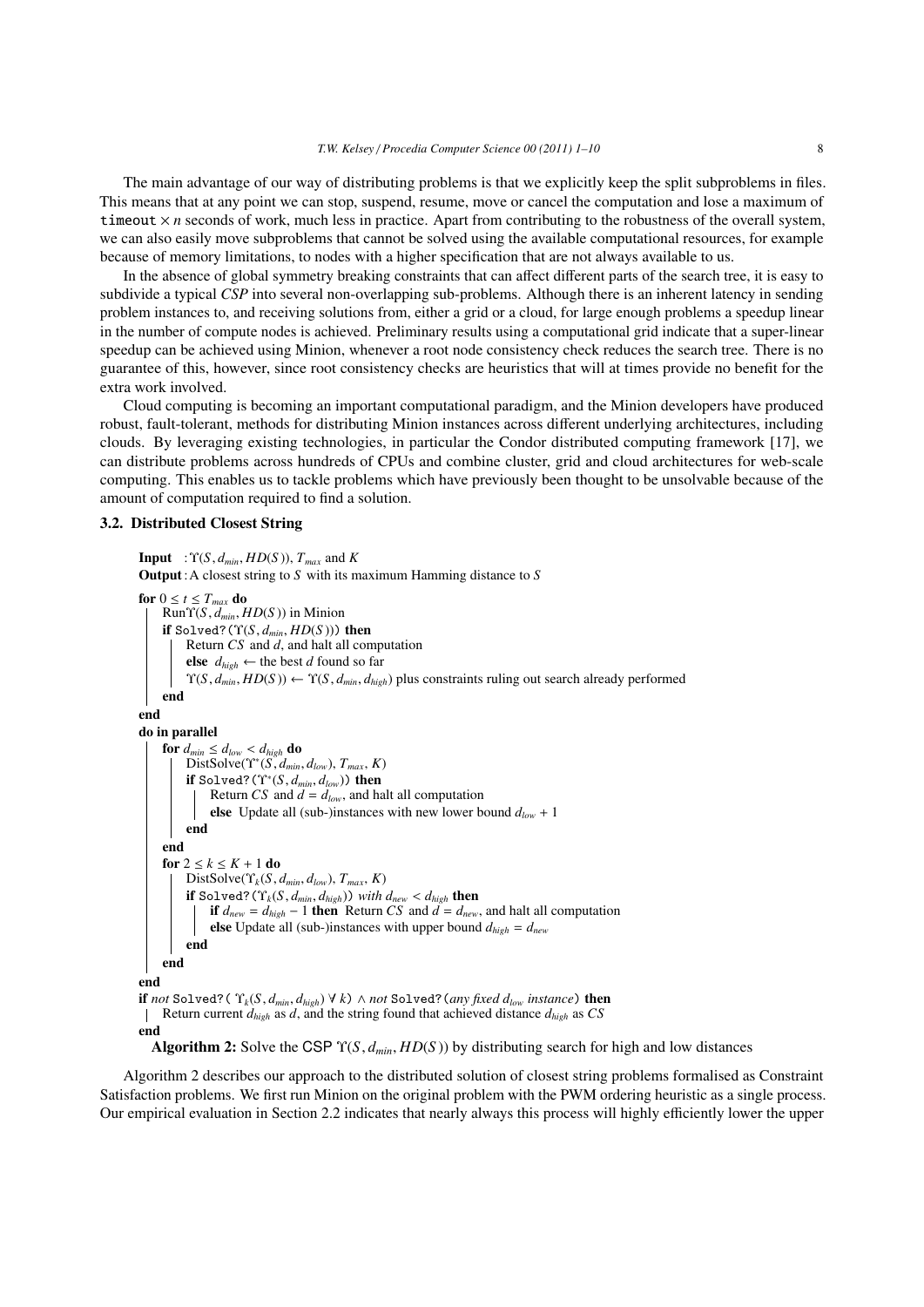bound for the problem. Once we have a reasonable upper bound, we start searching for the optimal distance both above and below. From above, we carry on optimising as before, but we use the recursive DistSolve algorithm to distribute. From below we create instances each having a fixed distance, the idea being to exhaustively rule out any closest strings at these distances. These instances are run on the computational nodes at the same time as the optimisation sub-problems. If at any stage we obtain a candidate closest string at a distance for which all lower distances have been ruled out, then this is our solution. This can happen both from above and below.

As mentioned in Section 3.1.1, we expect a super-linear speedup by performing a root node consistency check for each sub-instance. By keeping track of the best distance obtained so far during search from above, and of any lower distances for which no solution has been found, we expect to obtain a further super-linear speedup in the majority of instances. A large part of the search tree is pruned by updating all instances (either waiting for input to a node, or currently being processed by a node) with improved distance bounds as they become available.

#### 3.3. Preliminary Evaluation of Distributed Closest String

For a first evaluation, we ran the algorithm on 6 random strings of lengths 25, 26, 27, 28, 29 and 30. We chose a time limit of 1 hour to reduce communication overheads. The problems with strings of length 25, 26 and 27 were solved to completion within this limit.

The remaining three instances were split after one hour and distributed across multiple machines. As suggested by Figure 2, the solutions converged towards the optimal distance extremely quickly. For only one of the instances was a better Hamming distance found in one of the sub-instances. The remaining sub-instances proved the optimality of the previously found solution.

These tests demonstrate the practical applicability of our distributed approach. We have not performed a large-scale evaluation, nor have we obtained evidence for the super-linear speedups associated with bounds updates and an increased number of consistency checks at the root of sub-instances. Our experience with the distributed solution of other classes of *CSP* suggests that our system will scale seamlessly to grids or clouds containing an essentially unlimited number of compute nodes: there is no communication across nodes, a node failure can be recovered from with no extra search needed (the search tree already explored is reported whenever search is interrupted for any reason), and the order in which sub-instances are solved can be tuned.

## 3.4. Hybrid Methods

**Input** :  $\Upsilon^{0}(S, d_{min}, HD(S))$ <br>*TOL* a limit for the

*TOL*, a limit for the gap between the highest and lowest computed distances Output:A closest string to *S* with its maximum Hamming distance to *S*

*Seek closer distance bounds for*  $\Upsilon^{0}(S, d_{min}, HD(S))$  *using* CSP *alone*;<br>while  $|d_{\text{max}} - d_{\text{max}}| \leq TOI$  do **while**  $|d_{high} - d_{low}|$  < *TOL* **do** Run Algorithm 2 on  $\Upsilon^0(S, d_{min}, HD(S))$ <br>Output *d*<sub>c</sub> and *d*<sub>tax</sub> when undated Output *dlow* and *dhigh* when updated end *Once bounds are close enough, send to numeric IP or linear time search*; **if**  $TOL > 1 \land |d_{high} - d_{low}| ≤ TOL$  then Formulate the remaining problem as an Integer Programming problem Search for solution using numeric branch and bound end **if**  $|d_{high} - d_{low}|$  =  $TOL = 1$  **then** Formulate the remaining problem as a fixed *d* instance Search for solution using linear time methods end

Algorithm 3: Solve the CSP <sup>Υ</sup>(*S*, *<sup>d</sup>min*, *HD*(*<sup>S</sup>* )) using hybrid *CSP* and numerical methods

The empirical results obtained so far suggest that *CSP* formulation with PWM ordering is an effective approach for ruling out high distances: Minion will often find a first solution very quickly, given the search space involved. However, at least for the approach suggested in this paper, *CSP* formulation requires much more time to provide a certificate that an optimal solution is indeed optimal. As discussed in Section 1.1, efficient methods have been reported in the literature for when the upper and lower distance bounds are close [7], and for problems where the distance is fixed [8].